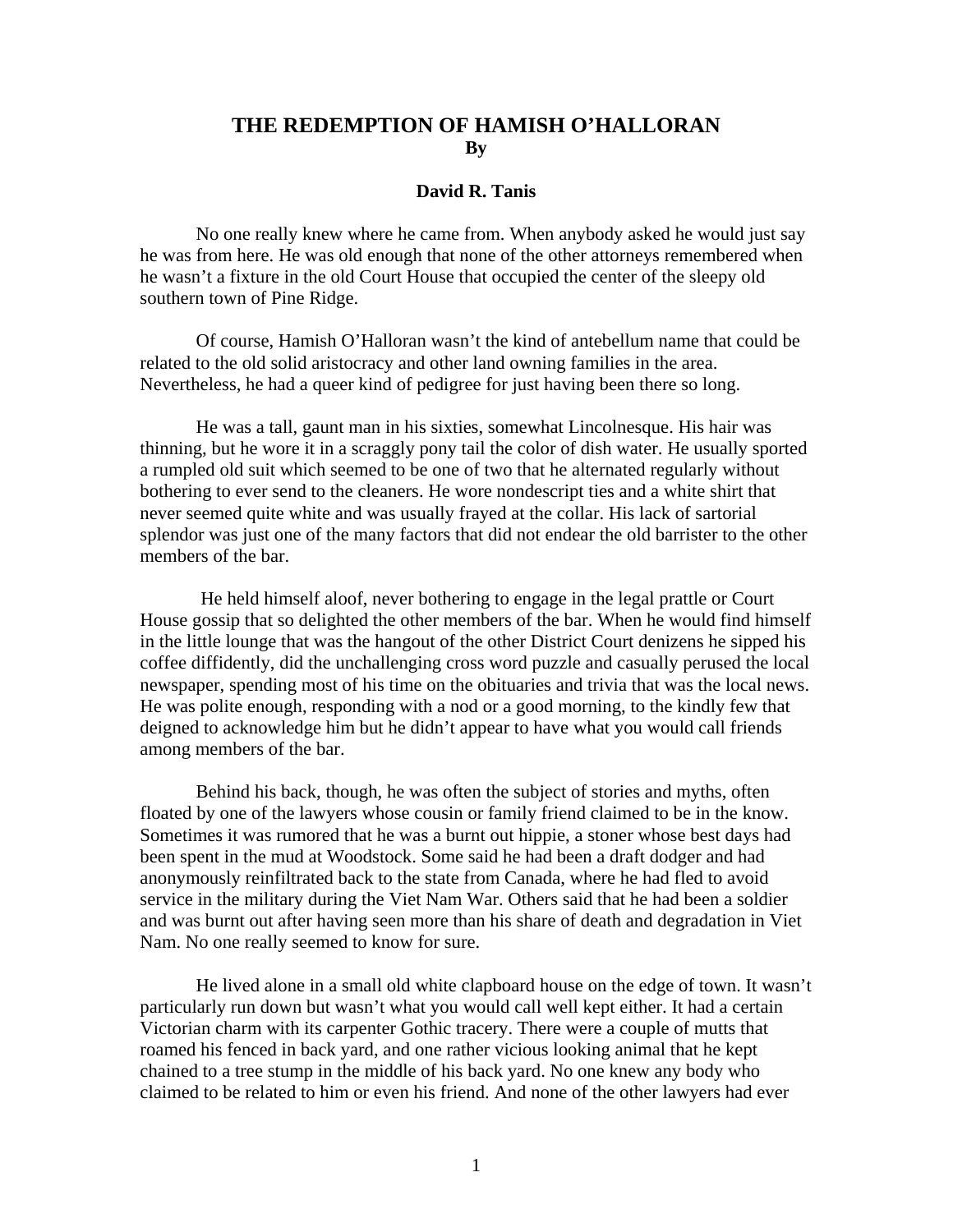been invited into his house. But it was his office, at least the front room was, for he had a simple old sign that said "H. O'Halloran, Lawyer," inauspiciously nailed next to the front door.

He was a peculiar old bird, was Hamish O'Halloran. His law practice consisted almost entirely of Court appointed cases, and most of those were misdemeanors. The judges just didn't feel right in appointing him to anything more complex than a misdemeanor case. Invariably, he would enter pleas of Guilty for his Court appointed clients, and not make much of an argument on their behalf. He never showed any expression either way after a judge ruled, merely accepting the sentence, nodding to his client, and silently leaving the Court room or sitting down to wait for his next case to be called.

One day the Court house was all astir when Mrs. Viveca Sandfort was charged with perjury and she showed up in Court at her first appearance represented by none other than old Hamish O'Halloran, and not even Court appointed at that. Viveca was a human exaggeration. She was a woman in her mid forties with an outlandish physique, and traditionally wore clothes and makeup which were designed to make one turn their head and think things which would get them arrested. She was married to a ne'er do well who used to beat her regularly, it was pretty well acknowledged, and nobody could understand why she stayed with him. Sanford Sandfort sometimes worked as a used car salesman and sometimes he didn't, but he was never far from his favorite bottle of booze.

The prosecutor assigned to the case was an arrogant young scion of one of the town's more noble families. G. Earl Farnsworth, the third, had gone to the state's best university, where he lettered in volleyball or some such non contact sport. He was tall, perhaps 6' 3", with a finely honed physique, and slicked back hair popular in the yuppie style. He was fond of wearing fine silk yellow ties superimposed on the colour de jour, usually royal blue or magenta. He fancied himself a ladies man, but for some unannounced reason he seemed out to get Miss Viveca, a woman a good ten years his senior. There was certainly more between them then the normal prosecutor-defendant animus. Their held glances shot daggers at each other. You could almost see the smoke steaming forth from their eyes. This obvious intense mutual emotion caused a lot of tittering among the spectators, especially the lawyers, who began to read much more into the situation as the rumors began to spread.

But the way the young prosecutor treated old Hamish was rather pathetic. He seemed to take him for granted, as if Hamish played no role whatsoever in this show. Farny, as he was disrespectfully referred to by the bar behind his back, simply thought of old Hamish as a non-person, and with respect to the first appearance, the attention of all was focused on Miss Viveca, wearing a red satin skirt and turtle neck sweater, both a few sizes too small.

Judge Abel Cain, the District Court Judge whose lot it was to have to conduct first appearances that day, was not a man to abide shenanigans, either from the state or the defense bar. His heavy hand came down evenly on both sides, and there was no doubt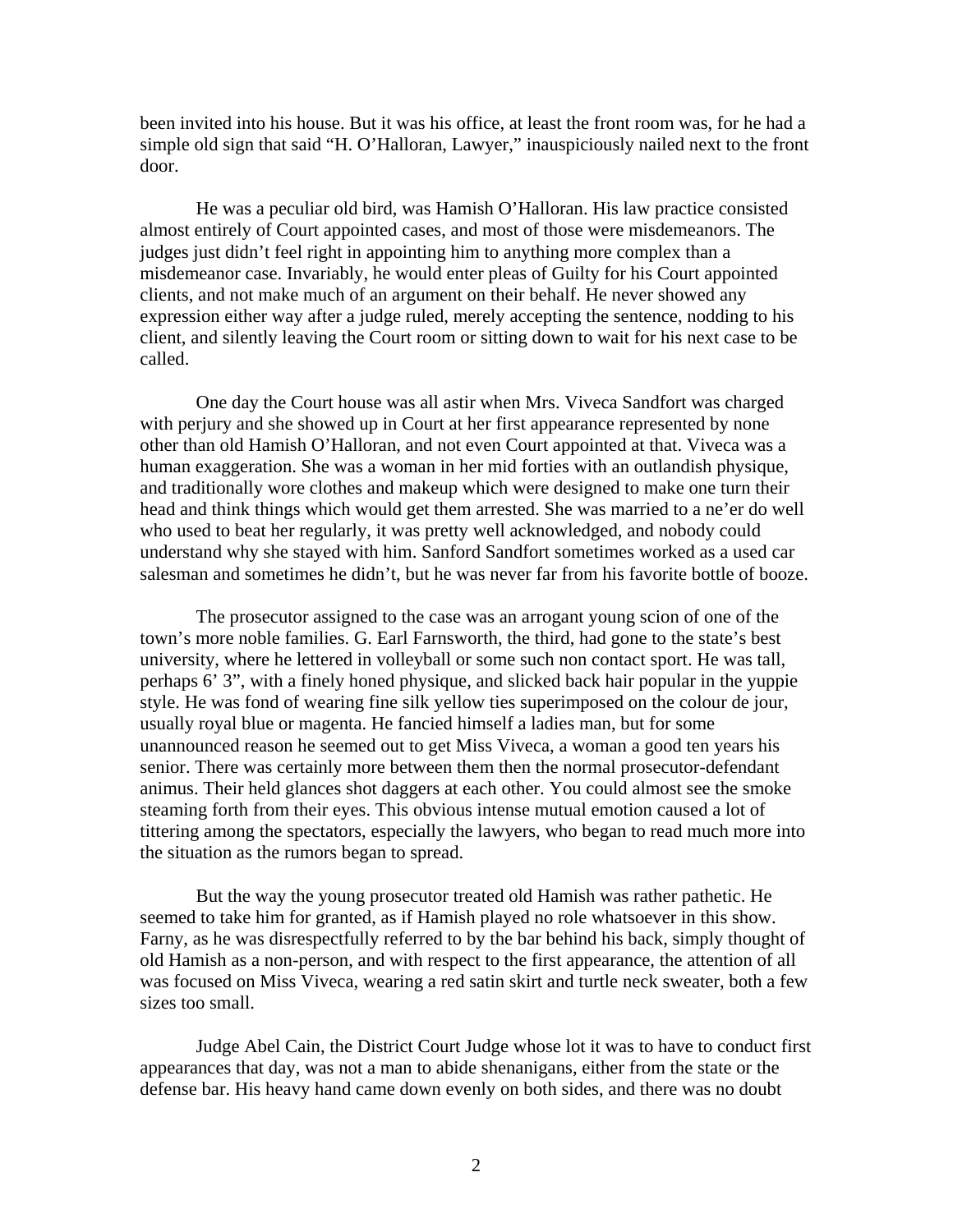whatsoever who ran his courtroom. He quickly read Viveca her rights, announced the rather lengthy maximum sentence for perjury, obtained her signature on the rights waiver, and dramatically paused before he said, "Now what about the bond."

Seizing his cue Farnsworth jumped up, and announced that this felony was mighty serious and required at least \$100,000.00 bond to insure her presence in Court at future hearings. The magistrate, having been hypnotized by the Defendant's form and shortness of Viveca's skirt, had set the bond at a mere \$1,000.00 despite the fact that perjury was a class E felony. This she immediately posted through one of the myriad bondsmen with whom she was familiar, and walked, minutes after her arrest. She had immediately called O'Halloran on her fancy new cell phone, replete with glitter and gadgets.

Anyway, Judge Cain looked at Hamish with an expectant air waiting for some kind of response from him. None came. Everyone waited and Hamish still said nothing. Finally Judge Cain, in disbelief, said, "O'Halloran, are you going to respond to Mr. Farnsworth's impassioned plea to jack up this woman's bond, or are you going to stand mute while she is carted off to jail?"

Hamish paused a minute and seemed to be considering what to say. At last, after having received a not so gentle nor subtle nudge from his increasingly anxious client, he quietly responded, "Judge Cain – everybody in town knows this woman. Where is she going to go? She enjoys the publicity and wouldn't miss a minute of the drama. I guess the bond's about right." And with that, the lanky lawyer sat down in a way that looked as if he did it in sections.

The onlookers and Court hangers on were aghast, but the lawyers did not expect anything more from O'Halloran. However, everyone was surprised when Judge Cain boomed, "I guess you're right, Mr. O'Halloran. Even I know Mrs. Sandfort. I expect she'll be in Court, all right. Bond stays the same. Sit down Mr. Farnsworth."

Well, the case proceeded on through the system and everyone expected Farnsworth to offer a plea and O'Halloran to take it. But it didn't happen and soon enough the case was the first on the Superior Court trial calendar. The trial judge was nononsense Judge Harley Martin. There were dozens of judges throughout the state named Martin, but old Harley was the most feared of them all. Some of the lawyers speculated that the members of the Martin clan were trained to be lawyers and judges from birth. Judge Harley Martin looked like he was crafted by some Hollywood director. He was the epitome of judgeness with his long well combed snow white hair, dark piercing eyes looking out from under bushy black brows, and his jutting jaw. The court house crowd just knew that Miss Viveca was doomed.

Harley called the case for trial. He grimaced as he saw the antagonists were Farnsworth and O'Halloran. He didn't like either of them, and any thought he might have had that justice would be done were beginning to dissipate like the morning dew with the rising sun. He scanned through the court file as the lawyers set up their books and props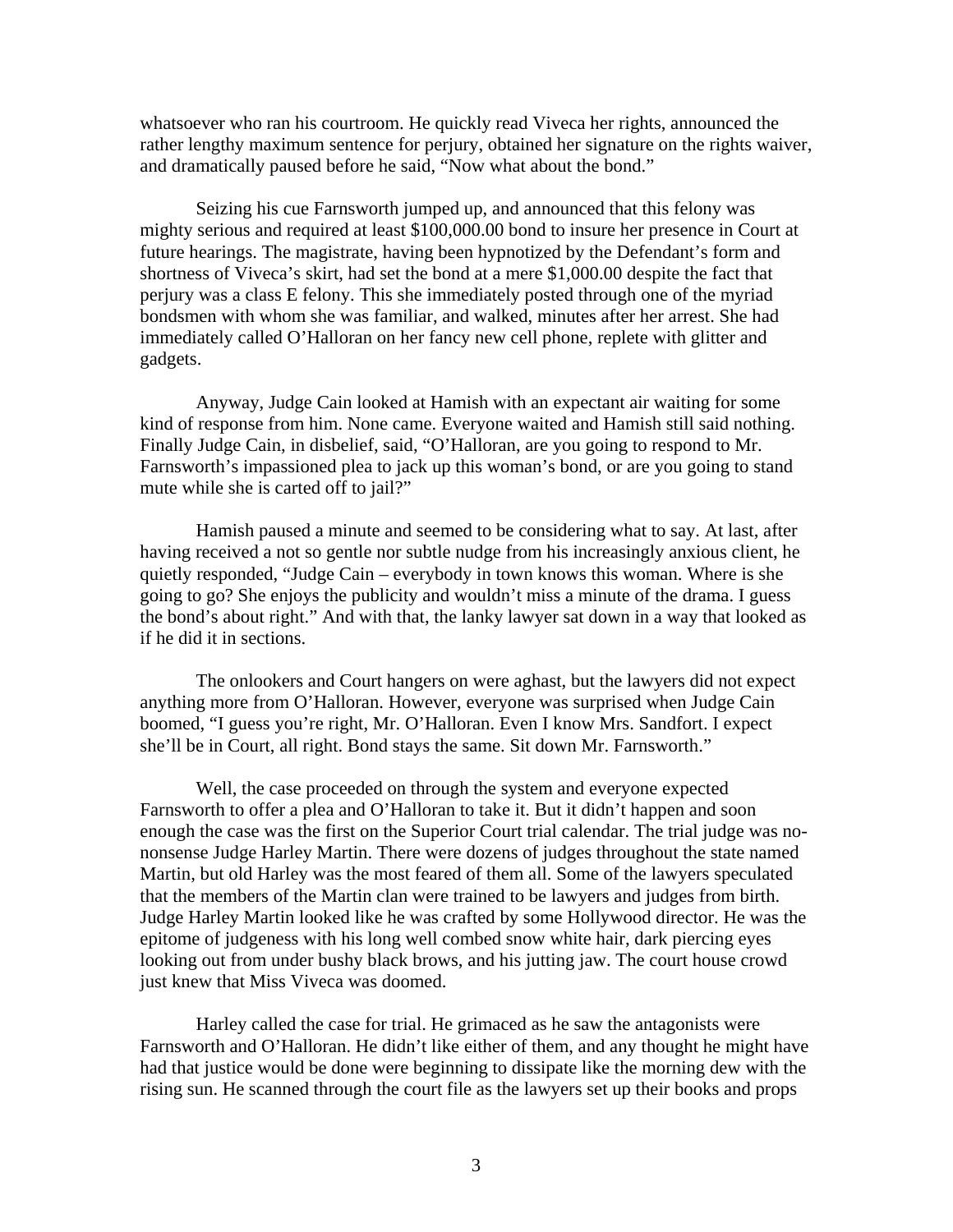at their tables, and everyone in the now jammed packed court room sat with an expectant air as the trial was about to begin.

"Mr. O'Halloran, Judge Harley Martin boomed," apparently startled by the amplification of his own voice in the microphone the bailiff had set up in front of him. "I don't see any motions in the file."

Hamish rose, slowly, hesitantly, the antithesis of the character seated beside him. "I didn't file any," he stammered sheepishly, and sat back down awkwardly without further explanation.

"Hmmph," replied the old Judge, "Put twelve in the box, Mr. Speedy." The clerk did as he was bid, and in a few minutes twelve prospective jurors were seated, nervously anticipating the start of the proceedings. Farnsworth began and put on a clinic in jury selection. The spectators were impressed as the twelve conservative looking, hanging jurors were turned over to the defense. Nine women and three stern looking men. They looked at Hamish, with his ragged pony tail, suspiciously.

He started by addressing one older somewhat rotund lady in a simple chintz print dress, directly. "Mrs. Bean, I don't think you could be impartial in this case, do you?" He seemed to know her and she him.

"She gave a coy smile, and said, "Guess not, Hammy." There was a buzz in the Court room. Hammy? Someone in the real world actually knew Hamish O'Halloran. Without asking why she couldn't be impartial, Judge Martin excused her for cause, a slight smirk creasing his normal poker face. Farnsworth, with all his greatly advertised legal skill, had missed one. The lawyers, at first, were taken aback that Hamish had actually removed an apparently favorable juror. But it didn't take long for a little admiration to creep in as the audience realized Hamish had done the honorable thing.

Another woman who looked like a business executive, wearing a black pin stripe suit, replaced Mrs. Bean. Her eyes dared Farnsworth to challenge her. He didn't. Then it was O'Halloran's turn. He stared at her a long time without speaking.

"Mr. O'Halloran?" queried the Judge whose patience was not one of his stronger virtues.

"In a minute, Judge," he tersely responded as the juror and the lawyer stared each other down, as some sort of unspoken communication seemed to be going on between them. Farnsworth began to get edgy, fidgeting in his chair and nervously rapping a pencil on the table in front of him, the only sound in the eerily still court room, but the prospective juror held her ground, unwavering in her stare.

Finally, O'Halloran breathed an audible sigh. He had won or lost the staring contest, no one knew for sure, but he said succinctly, without asking the adamant woman a single question, "Defense is satisfied with the jury."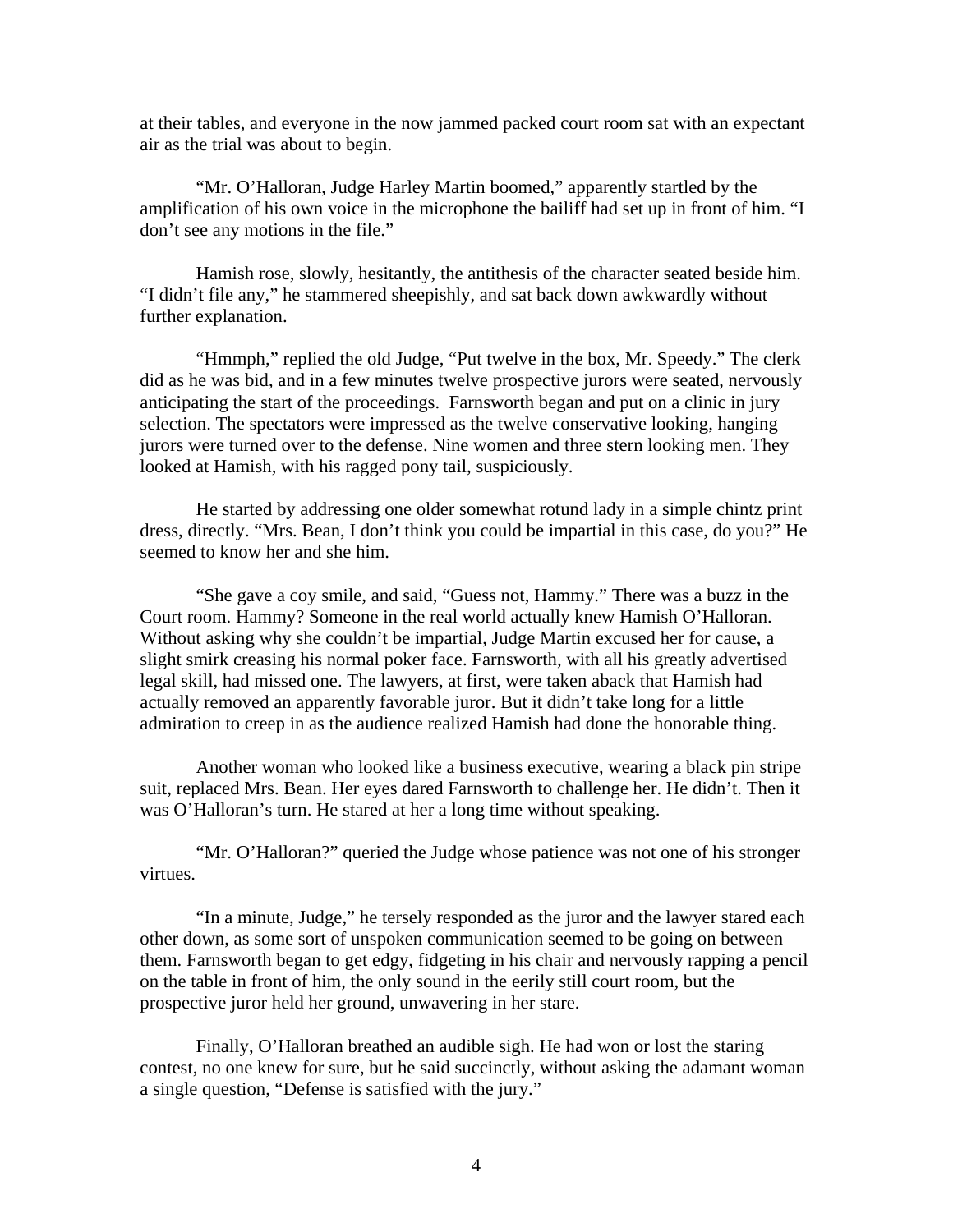The trial proceeded and each lawyer made brief, pithy opening statements, O'Halloran's being the essence of brevity lasting less then a single minute. It appeared, according to Mr. Farnsworth's brilliantly eloquent forecast of the evidence, that Ms. Viveca Sandfort had sworn out a Domestic Violence complaint against the dubious Sandy, alleging under oath that he had slugged her in the jaw causing her to suffer serious injury. This being the fourth time that the old sot had assaulted her, or so it was alleged, the misdemeanor became a felony, and Sandy was looking at some hard time. At Sanford Sandfort's arraignment Mr. Farnsworth had hopped to his feet and self righteously asked the judge to raise Sandy's bond, alleging all the menace to society drivel that prosecutors often rely on. His lawyer asked for a bond hearing, and called Viveca to the stand. In an effort to save her no account husband from years of punkdom, she tried to resurrect the scoundrel by down playing the incident and finally admitting that, well no, he didn't hit her. You could tell that Farny was basking in the slam dunkness of this situation as he pictured Viveca trying to explain to the jury the fact that she swore under oath that Sandy had assaulted her and said just the opposite under oath at the arraignment.

The Assistant District Attorney called Mr. Sandy Sandfort to the stand. After the pleasantries Farny got down to business. "Mr. Sandfort, did you, or did you not, on the night of April 24, slug your wife in the jaw with your fist?'

"Objection," Hammy called out casually.

Farny jumped to his feet spluttering, "It's not leading your Honor," his face reaching a peachy shade of beet red, at the insult of Hammy O'Halloran, of all people, interrupting him with a worthless objection.

"Grounds, Mr. O'Halloran?" Harley peevishly demanded.

"Fifth Amendment right against self incrimination," came the reply, again, rather casually without the slightest hint of insistence.

"You're not his lawyer, Mr. O'Halloran. You can't raise the objection for him, growled Judge Martin. "Go on, Mr. Sandfort."

Although Sandy Sandfort may have been a drunk and a beater of helpless women, he was no fool, and he sensed that something bad was happening. He took the cue offered by O'Halloran and turned to the Judge. "Uh, Judge Martin, uh. I don't want to testify against my wife. Do I have to answer if I think it may tend to incriminate me?" He had watched a lot of people take the Fifth (as he himself had, especially on some of his weekend long toots) on the myriad lawyer shows on television.

Farny was apoplectic. The particular color of purple his face had become complemented his yellow tie quite nicely. He sputtered and spumed and finally blurted out like a spoiled child, "Judge Martin, O'Halloran is telling him what to do. He can't do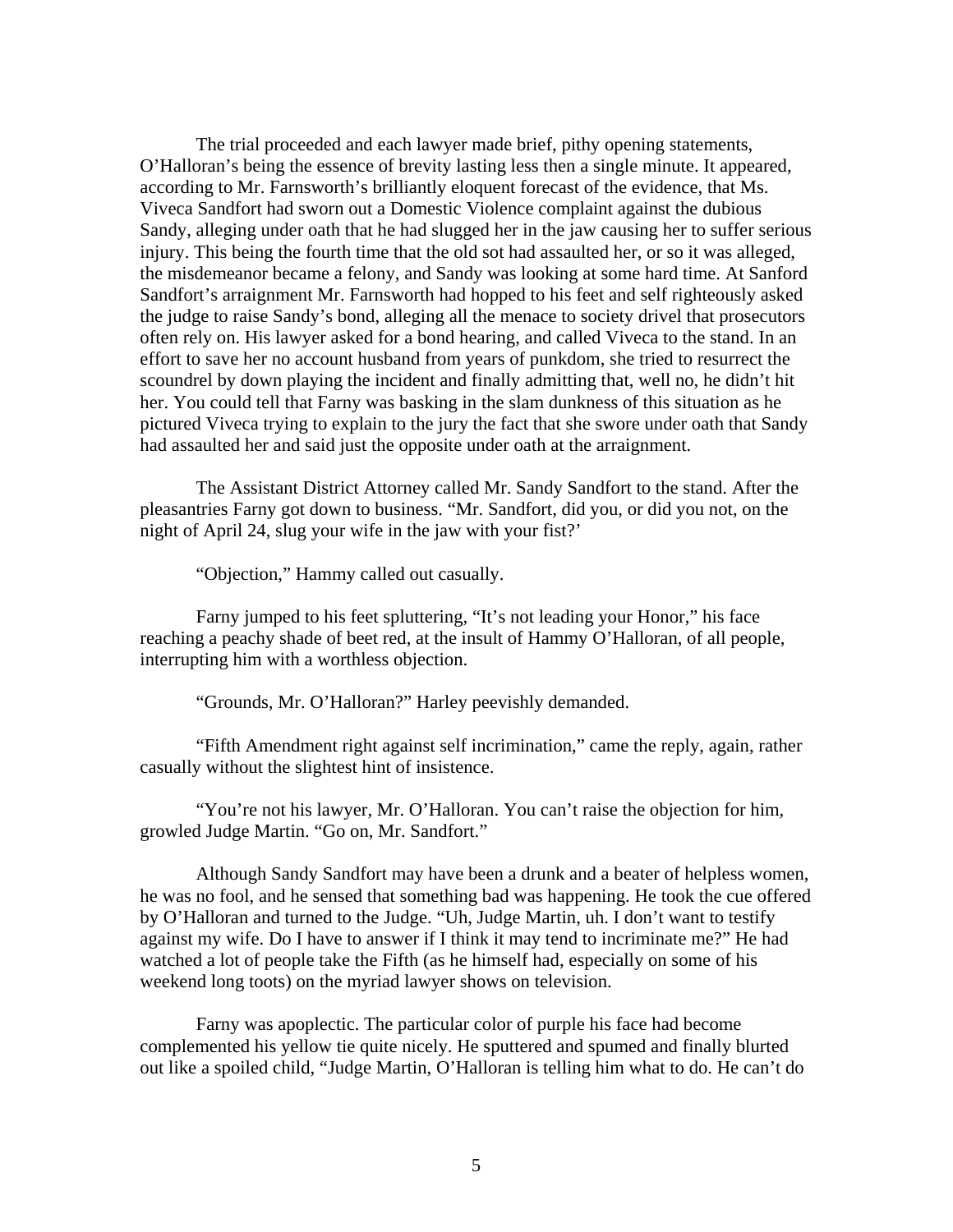that. Anyway, the statute says he has to testify in assault cases, and the spousal privilege doesn't apply."

Judge Harley Martin was a clever old jurist and had seen this coming. He looked at Hammy who had a kind of smug grin peeking out of the corners of his mouth. The two of them looked at each other a moment and understood, and Hammy realized he didn't have to say anything. Harley turned his studious gaze on the ADA, and gave a slight contemptuous shake of his head. Then looking over his shoulder at the witness, he said, "No, Mr. Sandfort, you don't have to testify against your wife." Then turning back to the slack jawed Farny, gaping aghast at the Judge's ruling, he said, "Mr. Farnsworth I hope you realize this is not an assault case but a perjury case. The spousal privilege does apply and he or Mr. O'Halloran, on behalf of his client, can invoke it."

Farny, like a cornered rat, instinctively began the fateful course of action of trying to take on the Judge. "But, your Honor, if this is a perjury case, how will testifying about the assault tend to incriminate him?" He was serious. The audience snickered. The lawyers, bailiffs and clerks snickered. The jury even snickered. And then it dawned on Farny and his blush came close to the beautiful purple of a Crown Royal bag. Embarrassed beyond belief, he sat down and thought for a minute, sweat darkening the pretty white collar on his purple shirt. "Come down Mr. Sandfort," he said, totally subdued.

Farnsworth asked for a recess in order to be able to compose himself and to figure out what to do next. Harley benevolently granted him fifteen minutes. The murmur of the crowd was intense, and there was some laughter at Farny's expense as the juror's filed out of the Courtroom to the haven of the jury room.

When Court came to order fifteen minutes later, for Judge Martin was certainly punctual, some of Farnsworth's arrogance had returned after he had looked at the elements of perjury and considered what he had left as far as evidence was concerned. He quickly and efficiently called the clerk who had given the oath when Mrs. Viveca Sandfort had testified as to the contents of the Domestic Violence Complaint. He elicited her evidence clearly and concisely, about giving the oath and about what she said about Mr. Sandfort slugging her in the jaw. O'Halloran had no questions on cross examination and smiled politely at her, and she smiled back benevolently at the eccentric old lawyer as she coyly walked down from the stand.

Next, Farny called the court reporter who had been recording the proceedings at the arraignment and bond hearing for Sandy Sandfort. She testified about the oath that was given to Ms. Sandfort and read those parts of the transcript in which she said Sandy didn't hit her. Hammy smiled at her too and didn't have any questions for her, and she smiled back. It looked like Farny was going to get his slam dunk after all.

The state rested and Hammy didn't make any motions or asked to be heard. Judge Martin somewhat contemptuously at this lack of lawyerly correctness, said, "Call your first witness, Mr. O'Halloran."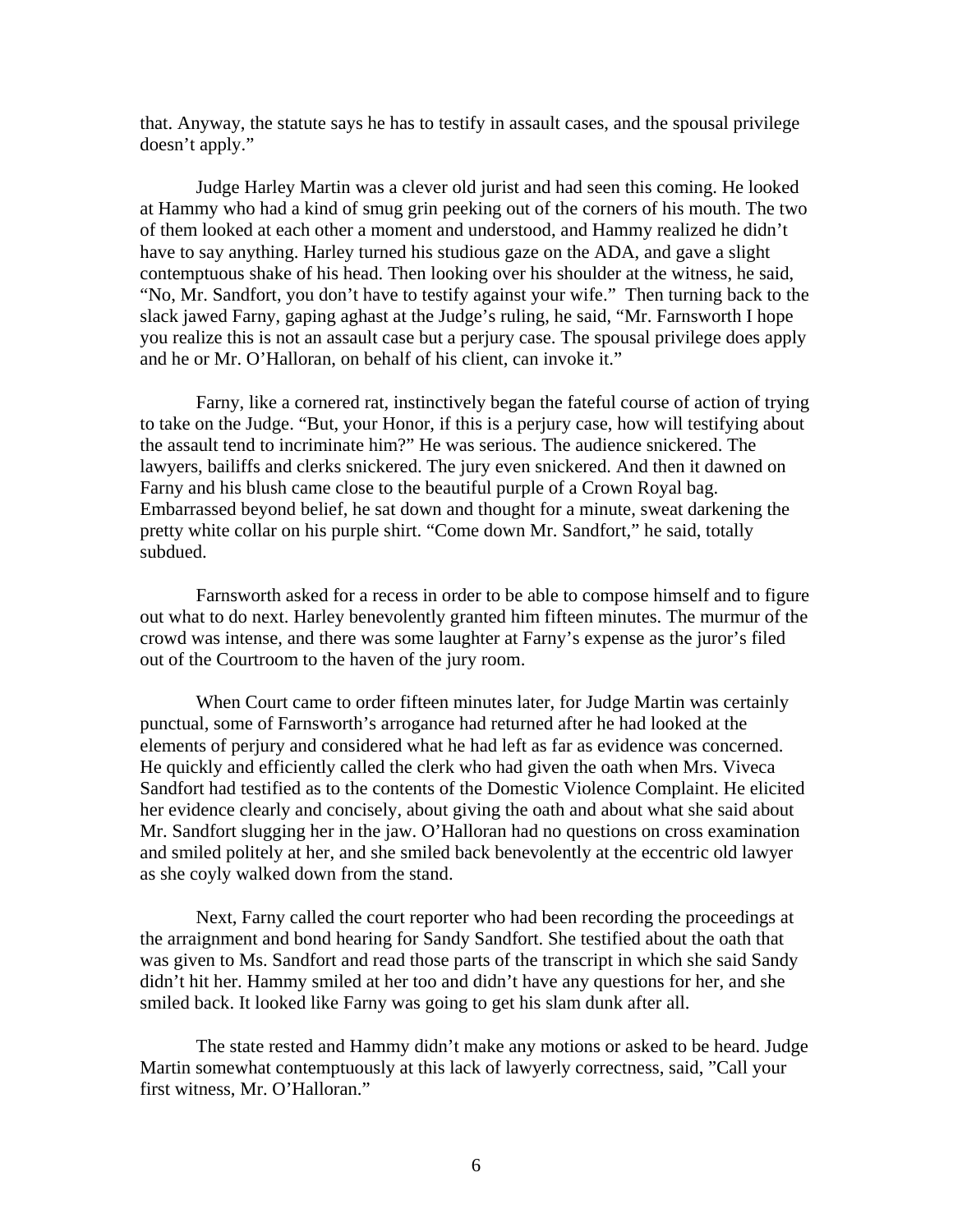Hamish O'Halloran slowly stood, again as if in sections, and when the erector set that was his angular body had reached full height, he grandly announced, "Defense has no witnesses."

"Oh, no you don't," shouted the vivacious Viveca, none too modestly, as she leapt to her feet and began to march vigorously to the witness stand. "I'm going to tell my side of this story." No one had ever seen Hamish move that fast but before she got half way to the stand, he was next to her with his hand firmly on her arm. She spun to face him and almost shouted, at least in a voice loud enough for the Judge, jury and everyone in the first twenty rows to hear. "I am not going to sit idly by while this clown railroads me."

Hamish bent over and whispered in her ear. She turned beet red and turned angrily to him. You could just about see the smoke emanating from her. He straightened up, put a finger to his lips, paused, and bent down once more, again whispering in her ear. She meekly returned to her seat without another word and slammed her well padded posterior into the chair. "Defense rests," O'Halloran announced with finality.

Judge Harley Martin took over after letting a trace of a grin escape from his stern visage. He talked to the jury briefly and then announced that Mr. Farnsworth would be addressing them first.

Farnsworth was brilliant in his closing speech. One of the statements made by Viveca Sandfort under oath obviously was a lie. He left no doubt in the minds of the jurors that the Defendant was clearly lying because she had told two contradictory stories under oath. His speech was full of vim and vehemence. He had put his heart and soul into the closing speech, for some reason, and it was worthy of comparison to a speech by the world's greatest orators. When he was finished he sat down, as if to punctuate his great oration, smug in the knowledge of the excellence of his speech, and certain that victory was his. Mrs. Viveca Sandfort would go to jail and the thought appeared to give him an odd sense of satisfaction.

Hamish O'Halloran just sat in his seat smiling at Farny in an almost congratulatory way. After a few moments Judge Harley looked at him and gave him a little, "Ahem," just to remind him where he was and that it was his turn to address the jury, in case he had forgotten.

Hamish rose slowly, looking a little confused. He slowly and purposely buttoned the front button of his ill fitting, rumpled suit and brushed his hair back with both hands, although his hair was already tightly pulled back in that scruffy pony tail he wore. Awkwardly, he stood facing the jury and he could read the antagonism on their faces. Farnsworth had snowed them, no doubt about it. Hamish was always uncomfortable speaking in public. He had read an article once which propounded the idea that speaking before a group was the number one phobia of mankind. He agreed, and the idea swept over him that perhaps he should give up and just sit down without saying anything. He knew he was no orator, and certainly was no match for a polished and for some